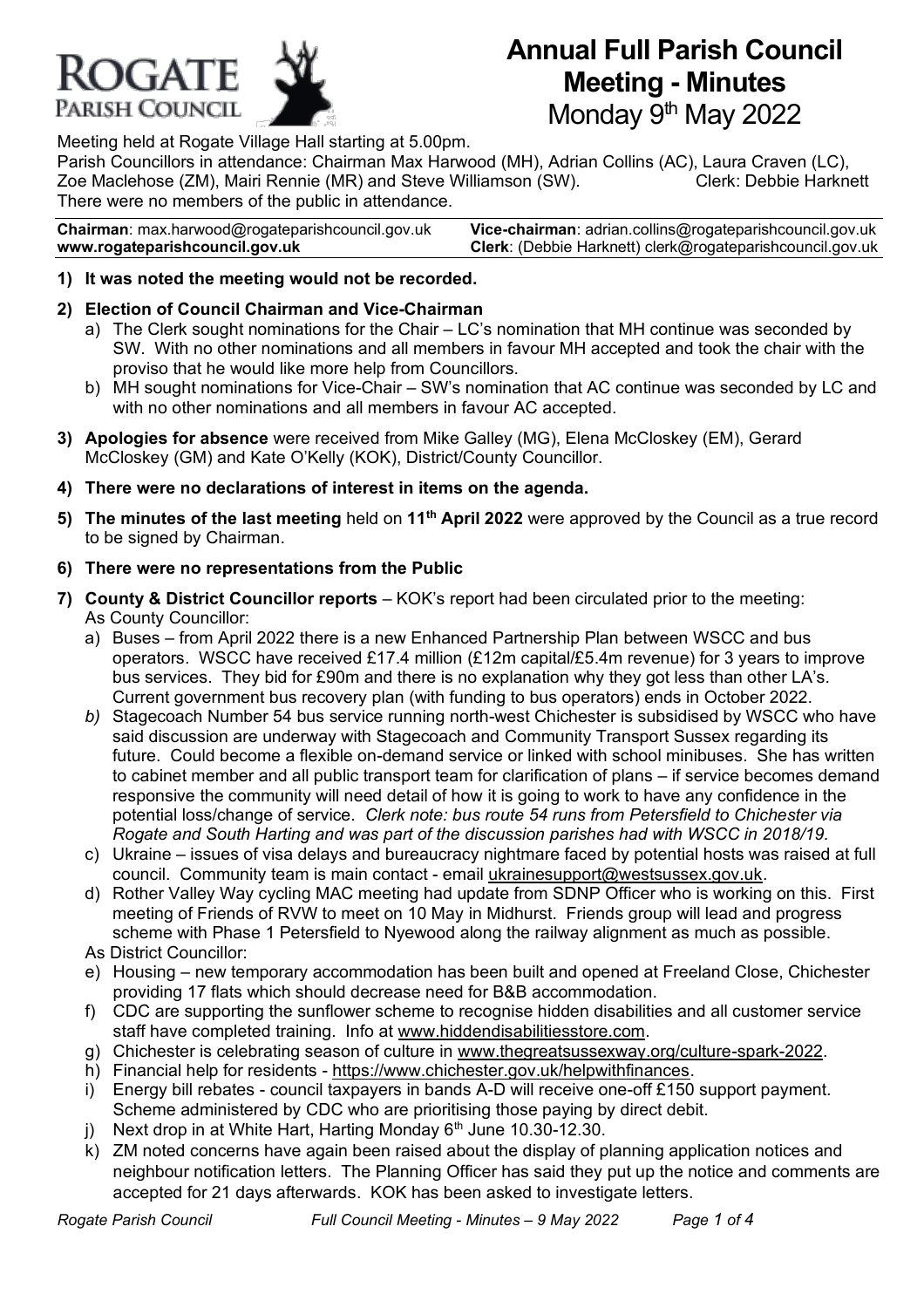- **8) Chairman's report –** MH's report had been circulated ahead of the meeting:
	- a) East Lodge planter he has checked its condition and the outside appears ok but it is probably rotting from inside out. The Garden Club are going to replant again this year with the PC meeting any costs.
	- b) Trees he and AC are attending a meeting tomorrow with the Forestry Commission, CDC Planning Tree Officer, Nick Heasman SDNP, KOK and Philip Lymbery to discuss FC's failure over tree felling by Garbett's Lane and safeguards that may be put in place. Phillip Lymbery has offered to help as a tree warden – terms of reference to be discussed at Open Spaces committee meeting.
	- c) Shine Radio P'pod broadcast went ahead with contributions from MR, Mary-Anne Berendt, Steph Garwood from Rogate School, Marcus Batty and MH. Clerk to share website link.
	- a) Rogate milestone AC is attending a meeting with the National Trust and Stedham PC to discuss their ownership as they may belong to WSCC Highways. MH's letter in the R&T has resulted in a request to re-instate the county boundary stone which is hidden in a nettle patch beside the modern metal sign on the A272 near Durleighmarsh.
	- **9) Formation of Committees for 2022-23** after discussion it was agreed there were no changes.

# **Matters for discussion:**

- **10) Rogate and Terwick Housing Association (R&THA) proposed transfer of engagements to PHA Homes Ltd (PHAHL) –** letter from PHA had been circulated prior to the meeting
	- a) LC noted her husband, John Craven had offered to help look at documents and provide a fresh pair of eyes (he has a lot of experience with housing). This was welcomed.
	- b) MH reported R&THA have advised East Lodge residents the property will not be redeveloped which is at odds with PHA's letter. The other question is how the site will be redeveloped and if we should consider a public meeting to discuss the prospect of what could be a small housing estate next to Rogate Church. The inclusion of sheltered housing isn't guaranteed and despite R&THA's comments that redevelopment won't happen because new kitchens are being fitted he explained they would have no involvement in the decision as they would no longer own the site. At best, the village would have a small amount of control over the development and it is important we protect the individuals that live there. He was uncomfortable about the situation for residents and neighbours of the site.
	- c) LC noted if the site becomes run down the situation will compound and nobody will want to live there. She felt it was likely to be developed in the future so we should get guarantees that appropriate accommodation would be found for the current residents and they would have priority to return to the village. She also asked about the possible inclusion of restrictive covenants but was told these would need to be sought by R&THA – we are a single shareholder with limited influence though we understand R&THA are concerned the PC could influence the vote.
	- d) SW reminded the meeting there are restraints on the site it is within the conservation area and because of old grants (though we don't know the details). He felt PHA's letter has reasonable intentions and is the culmination of two meetings but that they can't offer cast iron guarantees as a commercial operation they don't know what may change in the future and they don't want to close off options. Though he felt MH had done a good job alerting people but there had been little reaction or help from the village and he didn't think PHA are likely to make any further concessions.
	- e) MR believed any redevelopment would require at least as many dwellings as are currently onsite.
	- f) Clerk added PHA build social housing but discussions had considered trying to include of a small amount at market rental properties to allow for downsizing. She questioned how a local priority housing list would be kept and was informed it was through CDC/EHDC.
	- g) After discussion, it was agreed MH to talk to JC to consider next steps. PHA letter to be acknowledged with thanks and to note the letter was tabled at this meeting and therefore is in the public domain and will be published on our website.
	- h) SW added that EDHC and CDC should be notified of the intended transfer as it could have implications for their housing lists.

# **11) Annual litter pick** – Saturday 30th April

- a) MH thanked LC and ZM for organising the successful event.
- b) LC reported a good turnout and thanked all those who helped. There were more volunteers though less litter than last year and many people thanking the volunteers. Some items were reported to CDC who have been quick at responding and she urged people to report fly tipping.
- c) SW noted vegetation was higher this year and LC felt next year we will try to hold a month earlier.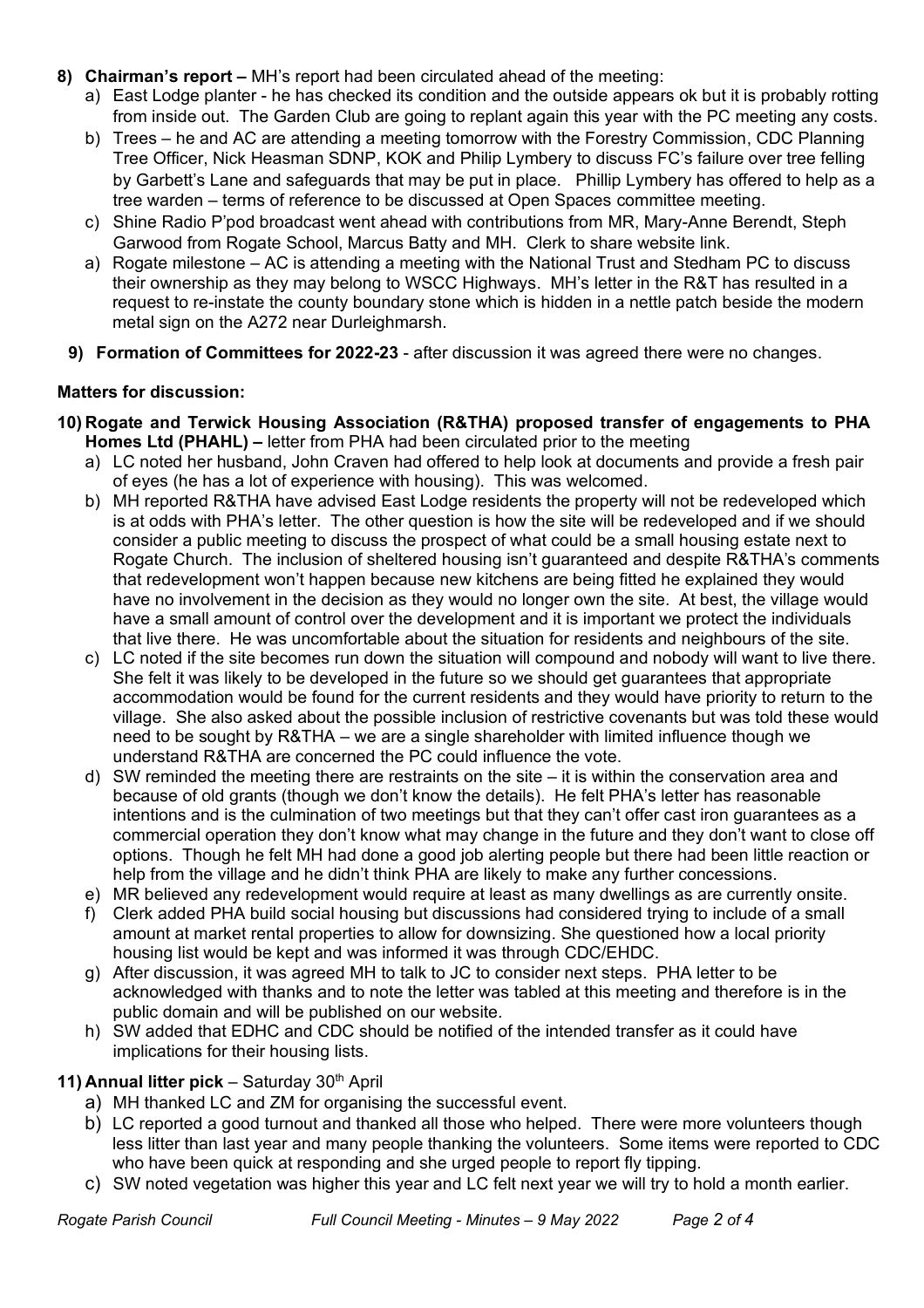# **12) Eco Rother Action** –

Request for grant funding towards Freshwater Watch Group equipment and training had been circulated prior to the meeting. MH reminded everybody they require £400 to set up the scheme with future annual costs of approximately £200. They have obtained other grants of £240. LC's proposal of resolution to 'award a grant of £160 to ERA for Freshwater Watch' was seconded by MR and unanimously approved with the agreement that any grant request for future help will be considered next year.

## **13) Queen's Platinum Jubilee events update**

- a) Letter from Rev Doyle inviting contributions from organisations to be involved in putting together a Jubilee floral display and vintage exhibition in the church from 2-5<sup>th</sup> June had been circulated.
- b) MH noted organisers of the Rogate event had asked if the PC could help out but, after discussion, it was noted that individuals are helping with MR, LC and ZM are already involved in Rogate activities and SW in Rake's.
- c) MH reported on a grant request from Hugo Platt/Parsonage residents for a street party on Friday 3 $^{\text{rd}}$ June was supported with LC's proposal of **resolution 'to award Hugo Platt street party £50'** was seconded by MR and unanimously approved.
- d) SW noted that Rake were going to seek a grant towards music, but it is no longer needed.
- **14) Appointment of new internal auditor –** Clerk noted the previous local auditor, Wallis White and Co, had given no notice for being unable to continue. After some research and discussion with other councils she has spoken to Mulberry & Company whose appointment was unanimously supported.

#### **15) Annual Parish meeting – Thursday 26 May 2022 at 7.00pm in Rogate Village Hall**

MH reminded everybody he hopes they can attend and sought help with the tables and coffee etc. Clerk has issued agenda to all the village organisations and will send a reminder. LC offered to provide tea/coffee/biscuits etc.

#### **16) Finance report and matters**

- a) SW reported the finance committee reviewed various annual documents which had been circulated prior to the meeting. As there were no questions, SW's proposal of **resolution 'to accept the Income and expenditure, Balance sheet and Annual account statement for year-end 31/3/2022 together with reviewed Financial Regulations, register of assets, banking arrangements, risk register and internet banking policy'** was seconded by MR and unanimously approved.
- b) AC noted that expenditure was pretty much as expected though when comparing the year-on-year accounts last year was slightly quirky in that we were owed over £10,000 of VAT. He noted that the proportion of the precept that is for salary has gradually increased year-on-year but is reasonable. This was discussed and accepted by the finance committee as being changes in employment law and pension requirements as well as an increase in tasks for the Clerk. He explained we need to be aware when the Clerk is instructed to do something there is a cost involved for her time and ask ourselves if there are things we can do rather than asking the Clerk to do them. He gave the example of applying for highways licence which he did without the council incurring any costs.
- c) Non-cheque signatory would not check the bank this month.
- d) Bank payments authorisation AC and SW to approve this month's online payments.

#### **Receipts and payments approved:**

| <b>Transfer noted:</b>                |                                                   |                         |             |
|---------------------------------------|---------------------------------------------------|-------------------------|-------------|
| From Current account                  |                                                   | To deposit account      | £6,500.00   |
| <b>Receipts noted:</b>                |                                                   |                         |             |
| <b>Chichester District Council</b>    |                                                   | Precept – first tranche | £18,535     |
| <b>HMRC</b>                           |                                                   | VAT repayment           | £628.77     |
| <b>Payments approved:</b>             |                                                   |                         |             |
| Clerk/RFO                             | Salary/PAYE/Pension                               |                         | Undisclosed |
| Debbie Harknett                       | Zoom video conferencing monthly cost              |                         | £14.39      |
| <b>Andrew Stead</b>                   | Replacement of wooden poles at Rogate playground  |                         | 384.89      |
| V Signs                               | Village gateway signage                           |                         | £216.00     |
| Rogate Hall                           | Hall hire                                         | £22.00                  |             |
| Zurich                                | Insurance renewal                                 |                         | £920.11     |
| <b>Eco Rother Action</b>              | Grant towards river monitoring training/equipment | £160.00                 |             |
| Jubilee grant<br>Hugo Platt residents |                                                   |                         | £50.00      |